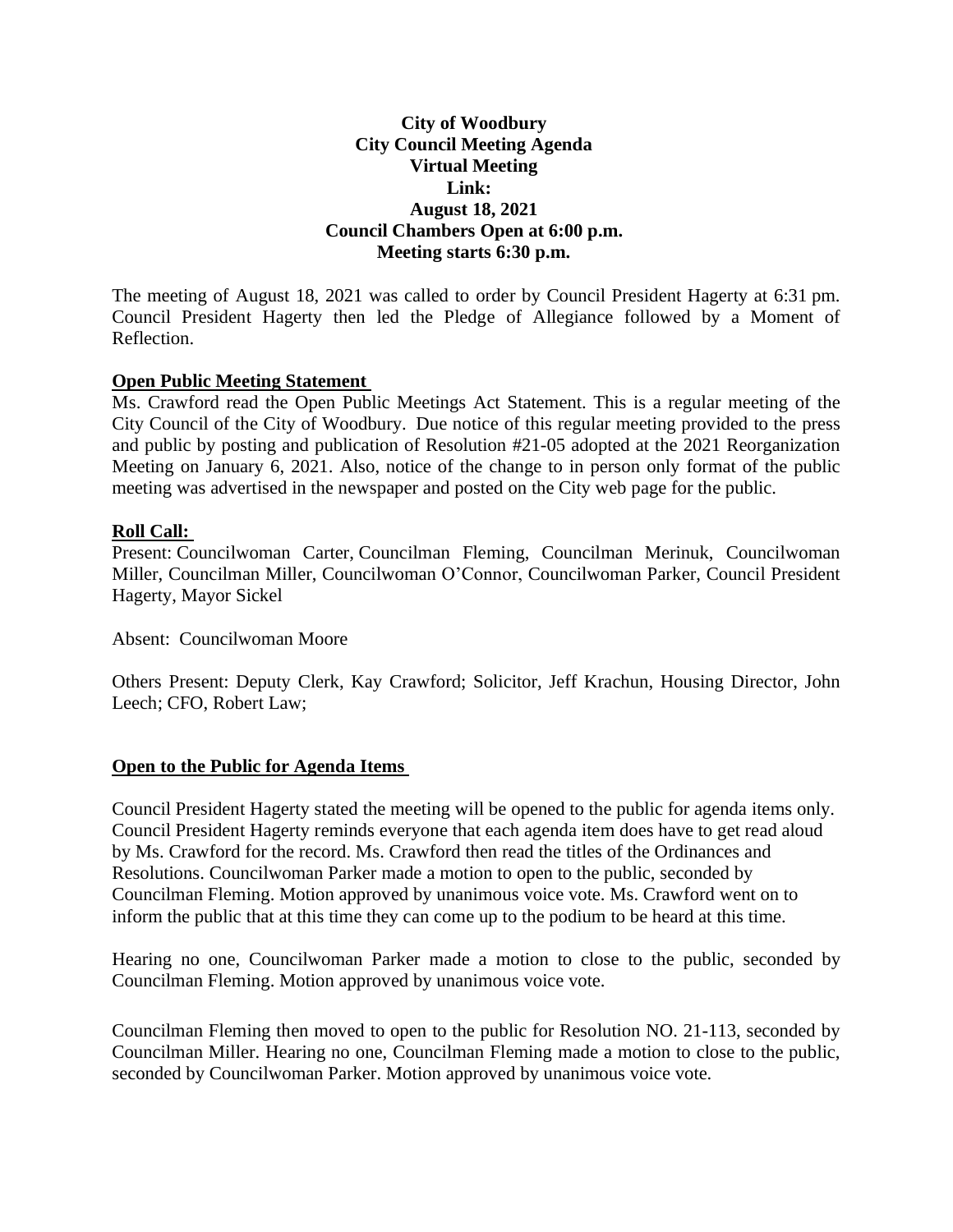# **Resolutions**

**RESOLUTION NO. 21-113** RESOLUTION OF THE CITY COUNCIL OF THE CITY OF WOODBURY TO AMEND THE BUDGET Councilman Fleming then asked to move to adopt Resolution NO.21-113, seconded by Councilman Merinuk. Motion approved by unanimous voice vote. Motion approved via roll call vote resulting in the following;

Ayes 8

Councilwoman Carter, Councilman Fleming, Councilman Merinuk, Councilwoman Miller, Councilman Miller, Councilwoman O'Connor, Councilwoman Parker, Council President Hagerty

Nays 0

Absent 1 Councilwoman Moore

Abstain 0

**RESOLTION NO.21-122** RESOLUTION OF THE CITY COUNCIL OF THE CITY OF WOODBURY ADOPTING THE 2021 BUDGET Councilman Fleming then asked to move to adopt Resolution NO.21-122, seconded by Councilman Miller. Motion approved via roll call vote resulting in the following;

Ayes 8

Councilwoman Carter, Councilman Fleming, Councilman Merinuk, Councilwoman Miller, Councilman Miller, Councilwoman O'Connor, Councilwoman Parker, Council President Hagerty

Nays 0

Absent 1 Councilwoman Moore

Abstain 0

**RESOLUTION NO. 21-123** RESOLUTION OF THE CITY COUNCIL OF THE CITY OF WOODBURY AUTHORIZING A CLOSED SESSION TO DISCUSS MATTERS RELATING TO EMPLOYMENT RELATIONSHIP

**Committee Reports**

No committee reports

## **Report of the Mayor**

No report of the Mayor

## **Department Announcements**

No department announcements

#### **Unfinished Business**

No unfinished business.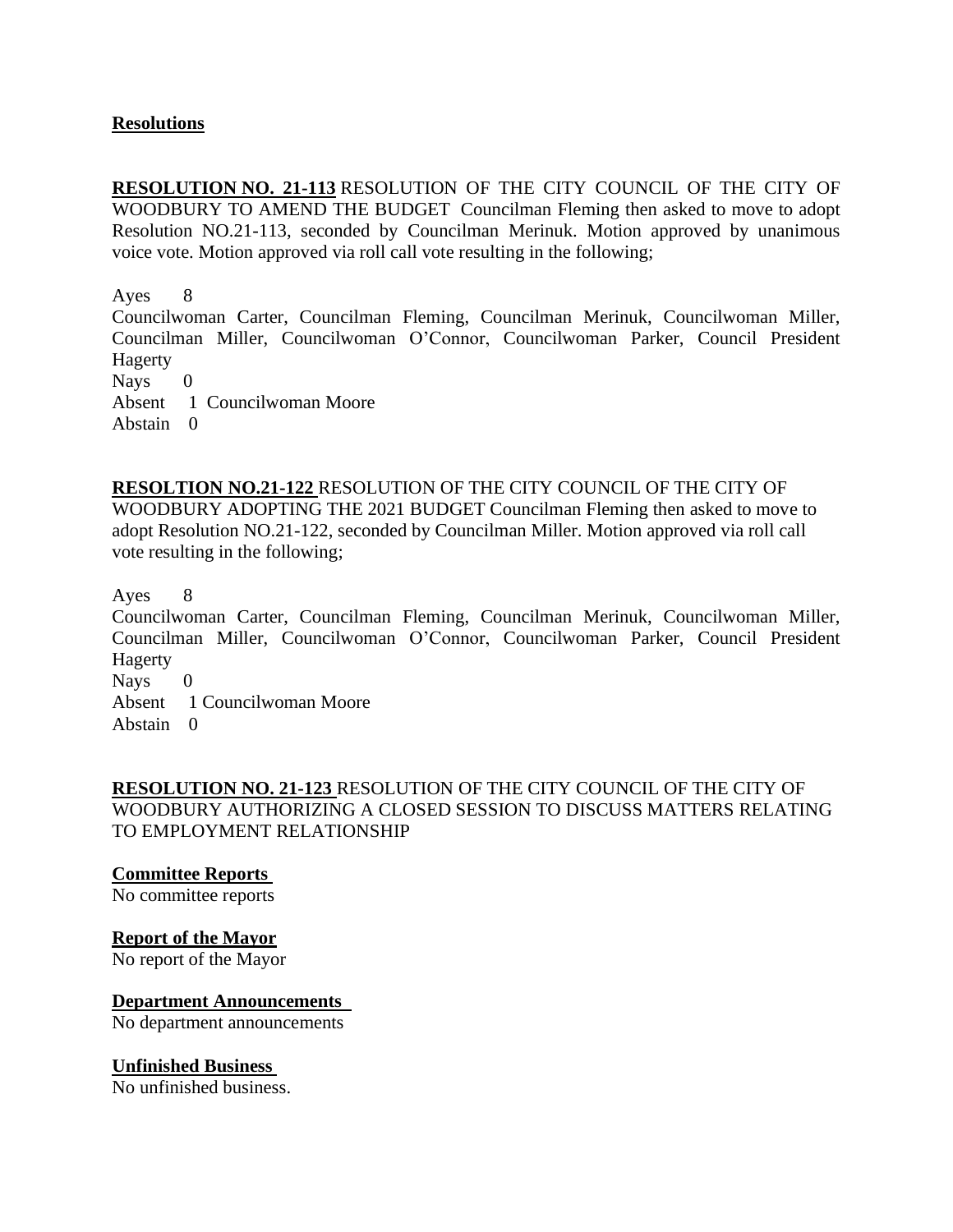**New Business**

No new business

# **Open to the Public**

Councilwoman Parker made a motion to open to the public, seconded by Councilwoman O'Connor. Motion approved by unanimous voice vote.

Bill Gotthardt - 26 N. Horace Street – Mr. Gohardt inquired about an update in result of last week's closed session regarding the fire department. He also expressed his disappointment in the lack of communication. Mayor Sickel responded.

Hearing no one, Councilwoman Parker made a motion to close to the public, seconded by Councilman Merinuk. Motion approved by unanimous voice vote.

Council President Hagerty then asked for a motion for a ten minute recess before entering the closed session. Councilman Fleming made the motion for the recess at 6:47 pm, seconded by Councilwoman Parker.

The 10-minute recess ended a 6:57 pm.

**RESOLUTION NO. 21-123** RESOLUTION OF THE CITY COUNCIL OF THE CITY OF WOODBURY AUTHORIZING A CLOSED SESSION TO DISCUSS MATTERS RELATING TO EMPLOYMENT RELATIONSHIP. On motion of Councilman Fleming, seconded by Councilwoman Parker, Resolution 21-123 was adopted in a unanimous voice vote.

Closed session began at 6:58 p.m. Closed session ended at 8:16 p.m.

Councilman Fleming then asked to move to resume the regular public council meeting, seconded by Councilwoman Parker.

## **Adjournment**

There being no further business, Councilwoman Parker made a motion to adjourn, seconded by Councilman Fleming. Motion approved by a unanimous voice vote.

Meeting adjourned 8:21 p.m.

Respectfully submitted,

\_\_\_\_\_\_\_\_\_\_\_\_\_\_\_\_\_\_\_\_\_\_\_\_\_\_\_\_\_\_

**Cassidy L. Swanson,**